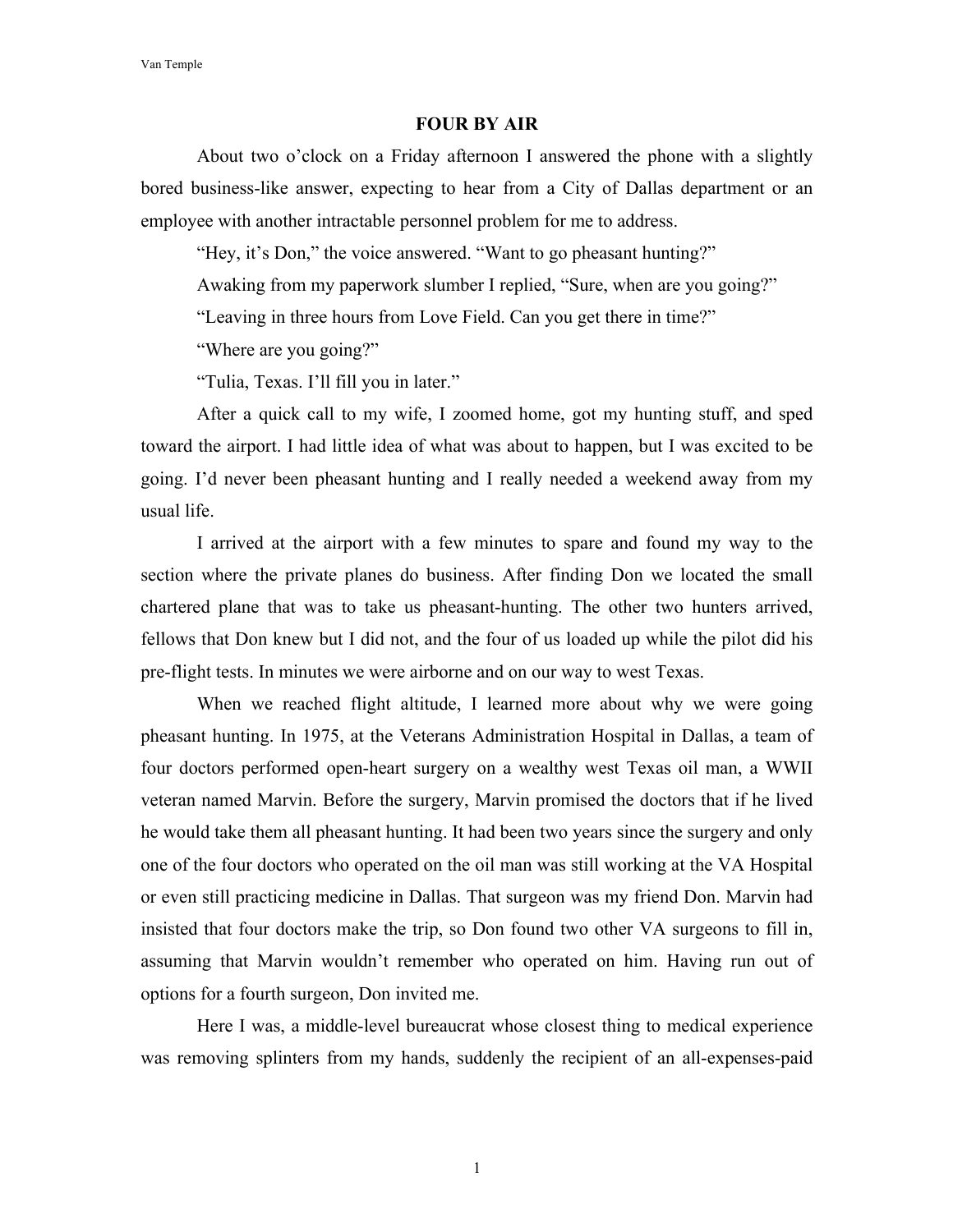Van Temple

pheasant hunting trip, and I was to play the role of a heart surgeon who had helped save a WWII soldier's life.

The conversation turned to hunting, sports, and telling jokes until we were approaching the air strip at Tulia, Texas, which is about halfway between Amarillo and Lubbock, sixty miles east of the New Mexico state line. At that point I insisted that we talk about our plan for answering questions that might come up in conversation with the grateful man. The other doctors were not concerned about playing their parts well. At least they were real surgeons. We agreed that I would do as little talking as possible when the topic of the surgery came up and Don would take the lead since he was the only one of us who actually knew Marvin. If I had to answer a direct question I was to give a general answer and the other doctors would cover for me. No one was worried at all except me.

After we landed, a fierce west Texas wind slammed the airplane door shut with a sharp snap and almost blew me over. We fought the onslaught to remove our gear from the cargo hold and then started walking toward the field house. We'd taken only a few steps when two, shiny-clean vehicles whipped up beside us. The oil man's sons, both in their twenties, jumped out of the vehicles, packed our gear in a fancy blue pick-up truck, and opened the doors of a beautiful white Cadillac sedan sporting off-road tires. In a jiffy we were speeding along a rural highway looking at open space on both sides of the road as far we could see. Suddenly the driver braked, turned off the highway, and pulled up in front of a Mexican restaurant as the sun was beginning to set. I noticed that the lights were on inside, but the outside signs were off. Inside, we met Marvin for a big dinner and celebration.

From the moment we entered the little restaurant and for the rest of the trip we were treated like celebrities every step of the way. It turned out that Marvin had reserved the restaurant exclusively for our party. Obviously he was very grateful for the extra years he was enjoying with his repaired heart and he was going to be darn sure we enjoyed every minute as much as he did.

Don introduced us as VA surgeons and we dug into the feast that had been prepared for us. For the next three hours we were served every kind of Mexican food I had every heard of and some I hadn't. Waiters appeared to keep plates and glasses full.

2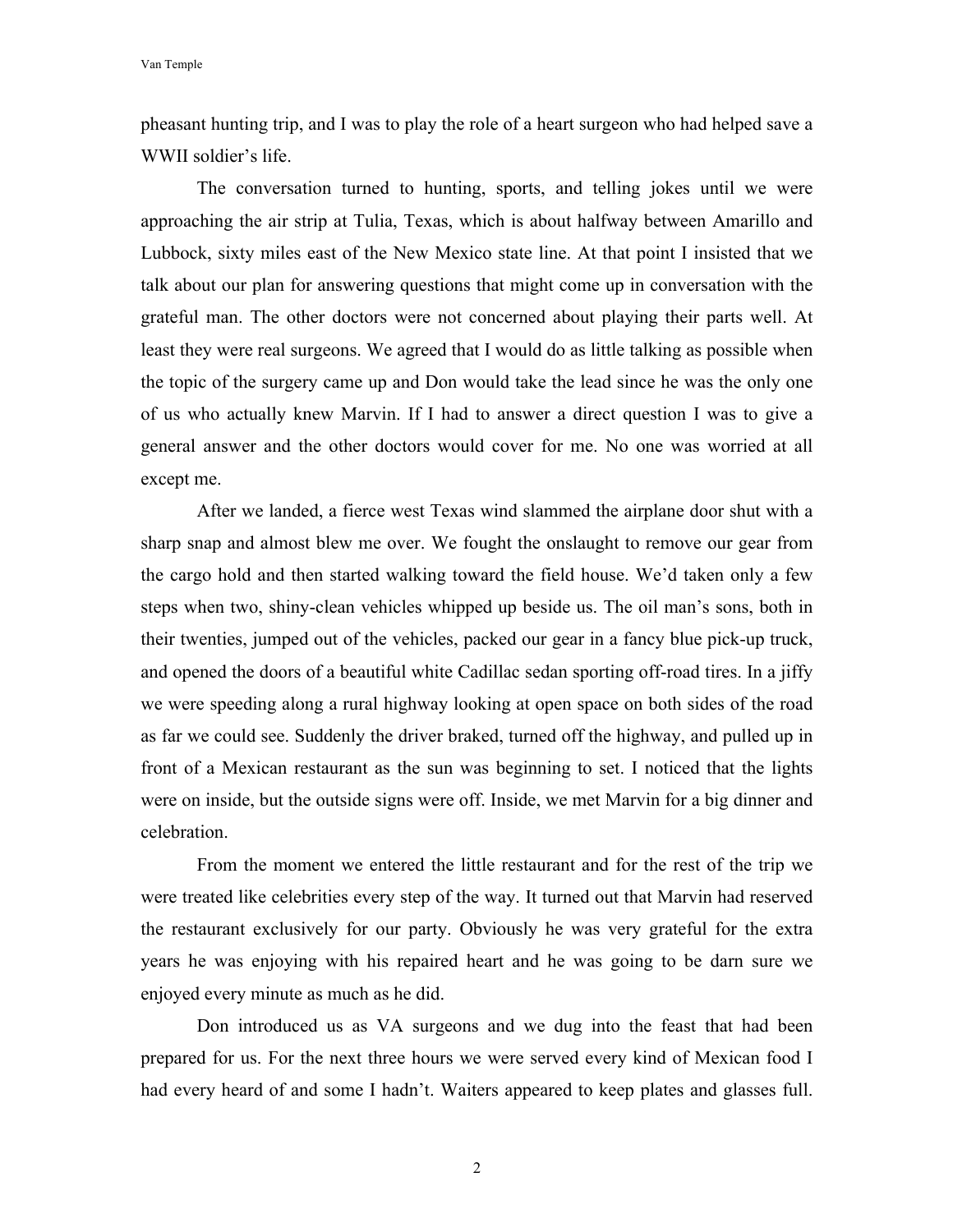Conversation, along with the food, wine, and beer, flowed along like we'd all been friends for a lifetime. Stories of hunting, misadventures, and heart surgery made for a lively conversation, and I laughed so much my cheeks hurt.

Posing as a surgeon turned out to be kind of fun. It reminded me of the old television game show "What's My Line," where two impostors sat with the subject of the show, maybe an author or a mountain climber … something unusual, and all three attempted to convince the panelists that they were the "real" person.

"Dr. Temple," Marvin raised his wine glass and looked at me. "What's your specialty?"

My face turned red as I considered how to answer. Fortunately my mouth was full of food and I pointed to my mouth.

Don spoke. "Temple's an anesthesiologist." Then he grinned and added, "He almost couldn't bring you back." Marvin laughed and everyone joined him.

A few minutes before the end of our evening together, a short woman with jet black hair appeared. Marvin stood, put his big hand on her slight shoulder, and introduced her as his wife, Maria. Then Marvin sat back down and Maria stood behind him, looking at each surgeon one at a time.

The room fell silent, and then she spoke in a quiet voice, "I want to thank each of you for giving my Marvin these extra years."

She placed her hand over her heart and continued.

"He's a wonderful man and we're all blessed by what you did to save his life."

Tears rolled down the faces of the doctors, Marvin, Maria, and their sons as a flood of gratefulness saturated the room and everyone in it.

After a quiet moment Marvin stood, raised his wine glass and said, "To Don and his team. The gift of life."

After the incredible feast, the sons drove us to the ranch where they had individual rooms made up and our gear already stored. We got our morning instructions and turned in for the night, stuffed, tired, and excited about the day of hunting ahead.

Before dawn we were served a giant breakfast of eggs, sausage, biscuits, gravy, coffee and juices. By now it was becoming clear to me why Marvin had needed open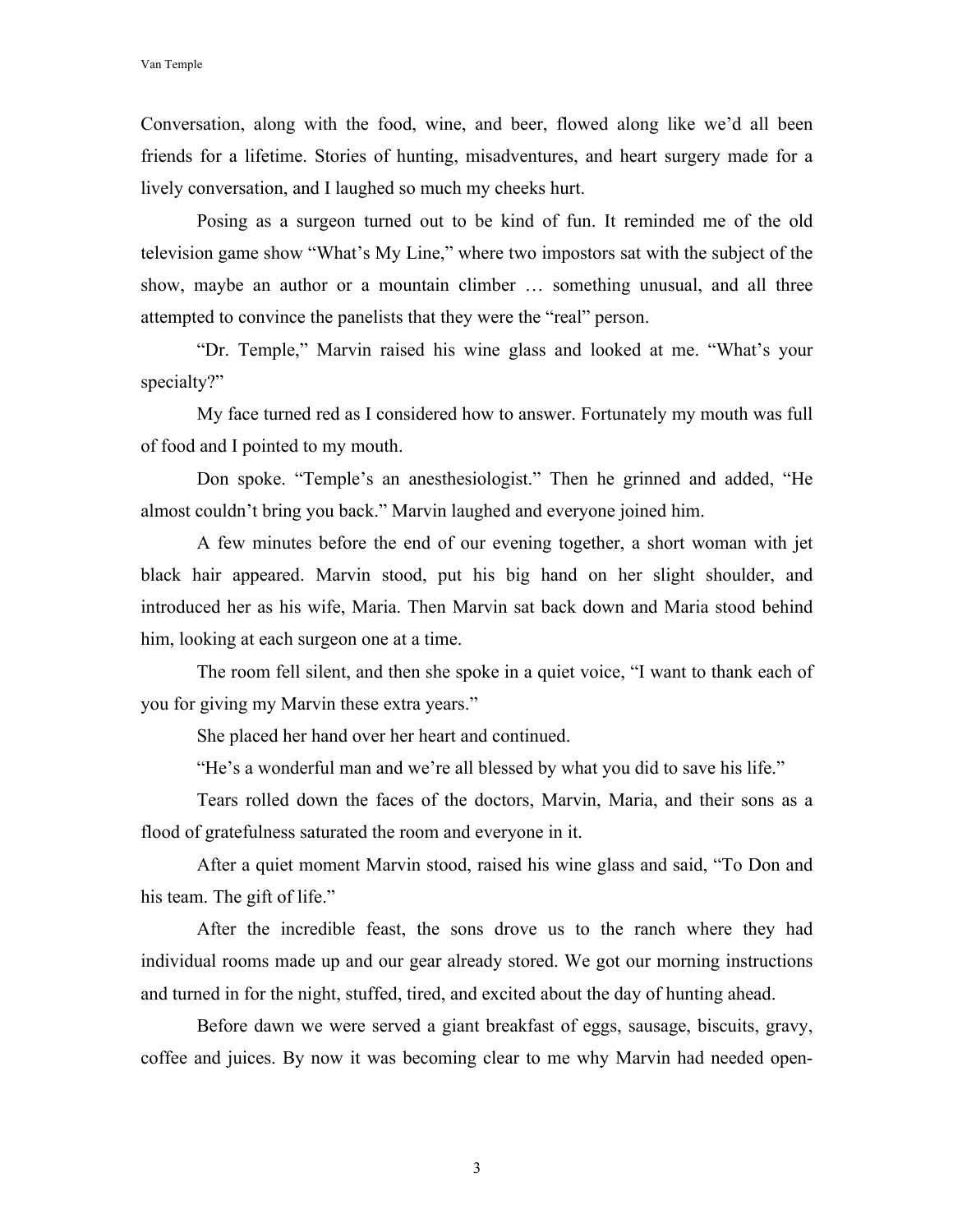heart surgery. These folks ate like there was no tomorrow. Soon we were loaded in pickup trucks and on our way to the hunt.

In a half-hour we arrived at the hunting spot, sprawling fields of harvested corn with a jumble of broken stalks and leftovers about a foot high covering the ground in perfect rows. We joined others, altogether about fifteen hunters, plus our guide and helpers. In broken English, the guide explained the hunting strategy and we were lined up about ten yards apart in a straight line at the end of the enormous field. At the signal, the hunters started walking slowly across the field taking care to stay in a straight line like members of a marching band. The crop remnants were easy to walk over. I wondered how pheasants, which are fairly large birds, about 24" high, could be invisible to us until we walked up on them and they flushed.

After the row of hunters had moved about thirty yards the first few pheasants sprung from hiding and flew directly away from us. As they flew, usually one or two at a time, the hunters who were closest took shots while the rest of us stopped and waited for the shooting to finish. Then the whole line of hunters walked on kicking up more birds every few yards. By the time we had walked the first field the group had killed ten. The downed birds were recovered by the helpers and put in the pickup trucks, then we moved on to the next field. The limit was two male birds per hunter so the guides kept count and we kept hunting until the group limit was reached.

I had never been on a hunting trip with a guide before nor had I ever hunted pheasants. They fly in a straight line, rising gradually as they build up speed. They make a rather large target and take several seconds to get going fast. Although it takes some degree of shooting skill it is far easier to hit a pheasant than a flying duck, quail, or dove which is mostly what I hunted as a boy growing up in Louisiana. If you ever saw "American Sportsman," a television show about hunting, you have some idea of how we were treated. Someone else did all the work; all the guests did was walk and shoot. After the hunt the helpers cleaned the birds and packed them in dry ice for our flight home.

Later that afternoon we were winging our way back to Big D with sore shoulders, full stomachs, the memory of a great hunting trip, and the heartfelt thanks of an older west Texas oil man and his family. It didn't really matter that only one of us actually